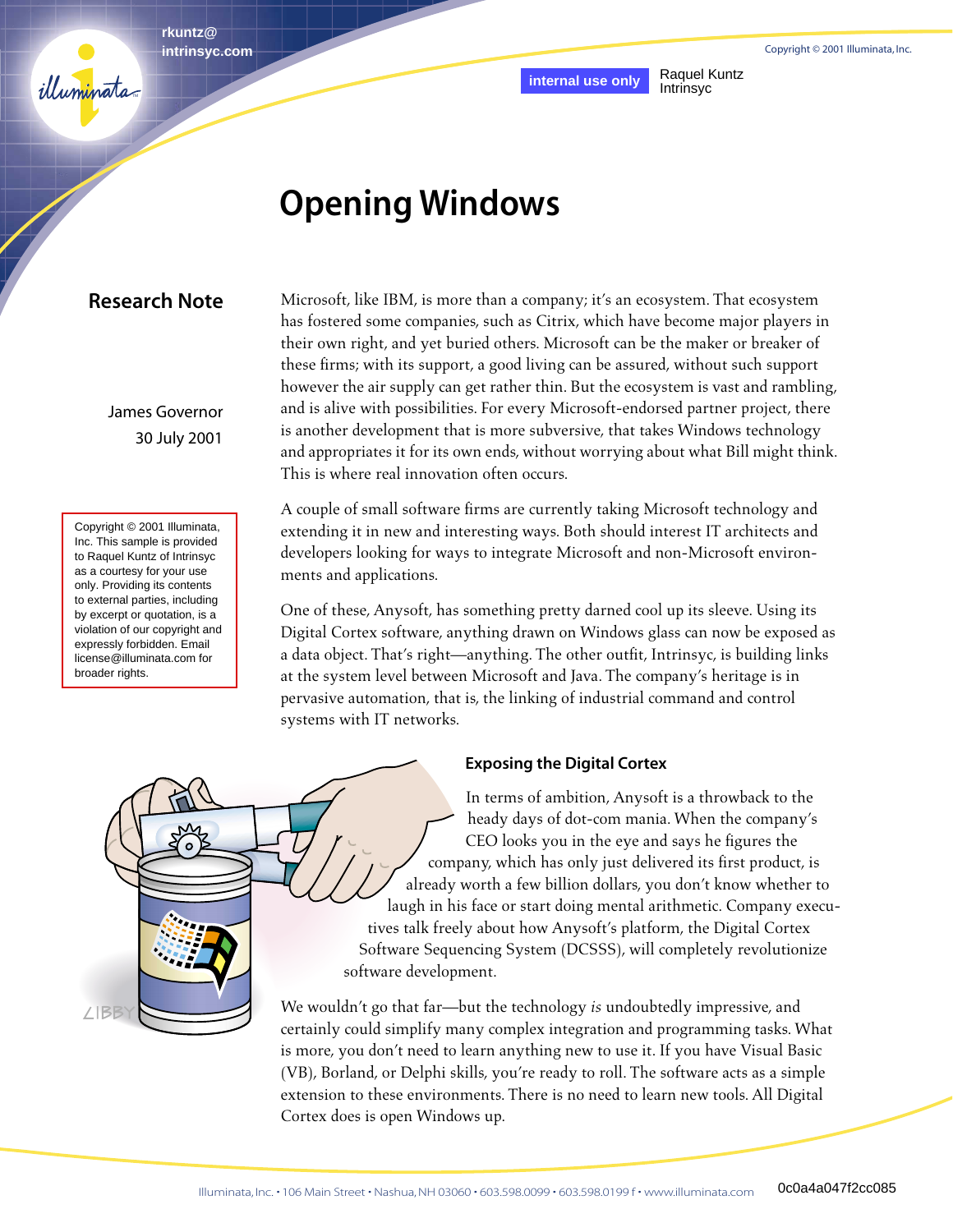# **internal use only** Raquel Kuntz

Intrinsyc

What does DCSSS actually do? Basically it can be used to expose any object written to a Windows GUI as data. This functionality includes data published to a Windows screen from a legacy application—terminal emulation, green screens, DOS apps and all, that is. Any app that writes to the Windows interface including SAP, PeopleSoft, Siebel and every business application you can think of. DCSSS works by watching all the information flows between the glass and the operating system and then working out what refers to what, what object, what class, and so on. In essence, it's a sophisticated screen scraper for the Windows era. If that sounds trivial, think again about how much work is done to make multi-tasking multithreaded heavy graphically oriented apps run. That's why we need gigahertz processors and hundreds of megabytes of RAM to use Windows effectively.

An analogy here is that following a particular Windows process is like trying to listen to a hummingbird over the noise of a waterfall. The difficulty of accomplishing this task explains why Anysoft's staff list is geek heaven, a mix of serious computer scientists and serious mathematicians from Israel and Kazan, Russia. Listening to the hummingbird is actually more about complex math than traditional computer programming—relying on probability theory, pattern matching, vector geometry, and combinatorics. The task is akin to encryption, which makes sense considering it is about cracking the gene code of Windows. The firm has spent the last couple of years in radio silence, busily building and patenting its technologies.

What does DCSSS mean in practice? With it, even a mildly competent VB programmer can immediately accomplish some interesting things. In the past, John Veebie often confronted annoying Windows screens that did not allow him to copy or use the data on his Windows screen. So, even putting together an app that could read and write his current IP settings to enable him to swap between two network configurations was quite a hack. John could maybe have done it, but with Digital Cortex all the data is easily available; a few clicks through and he's there. DCSSS really opens Windows up.

On the other hand it would be a mistake to concentrate too much on the desktop and GUI angle; that is just a simple example. The software has far wider application than that. After all, the Digital Cortex runtime can also be used as a server, taking data flows from different apps and making them available for a new application. Running in this mode, it can effectively act as a middle-tier integration server, taking data from pretty much any app, without needing access to APIs, database schema, or source code. It just eavesdrops on what they would display on a Windows GUI, and then repurposes that data.

Exposing this data non-invasively means DCSSS can be used in conjunction with other platforms and integration mechanisms, such as Java and CORBA. One of the first Anysoft customers is iWay, a vendor of enterprise application integration (EAI), middleware and connector technology. iWay, with one deal, now has a bunch of extra arrows in its quiver. Anysoft will use this as a route to market; expect more deals with integration server companies.

Problems? Well, the company may be a little too confident for its own good. The corporate Web site blurb is all about revolution, and after the hype of the past few years and the current slowdown, the idea of another revolution and yet more "we're gonna change the world" hype is the last thing enterprise development shops want to hear about right now. Anysoft needs to focus more on the immediate, pragmatic benefits of its technology and less on its potential. It also needs to work on its pricing model, to ensure people buy in. The difficulty here is that it has a category problem; is this middleware, a development tool, a system extension, or merely a glorified screen scraper? Prospective partners and enterprise customers could be scared off if the price of the software is too high, especially as they could likely hack solutions themselves, if not so elegantly and easily. In the long run, Anysoft can persuade these customers that DCSSS is part of the development infrastructure, an integral part of their Windows software stack, making life easier on a strategic basis. But for now it just needs to drive strategic quick wins.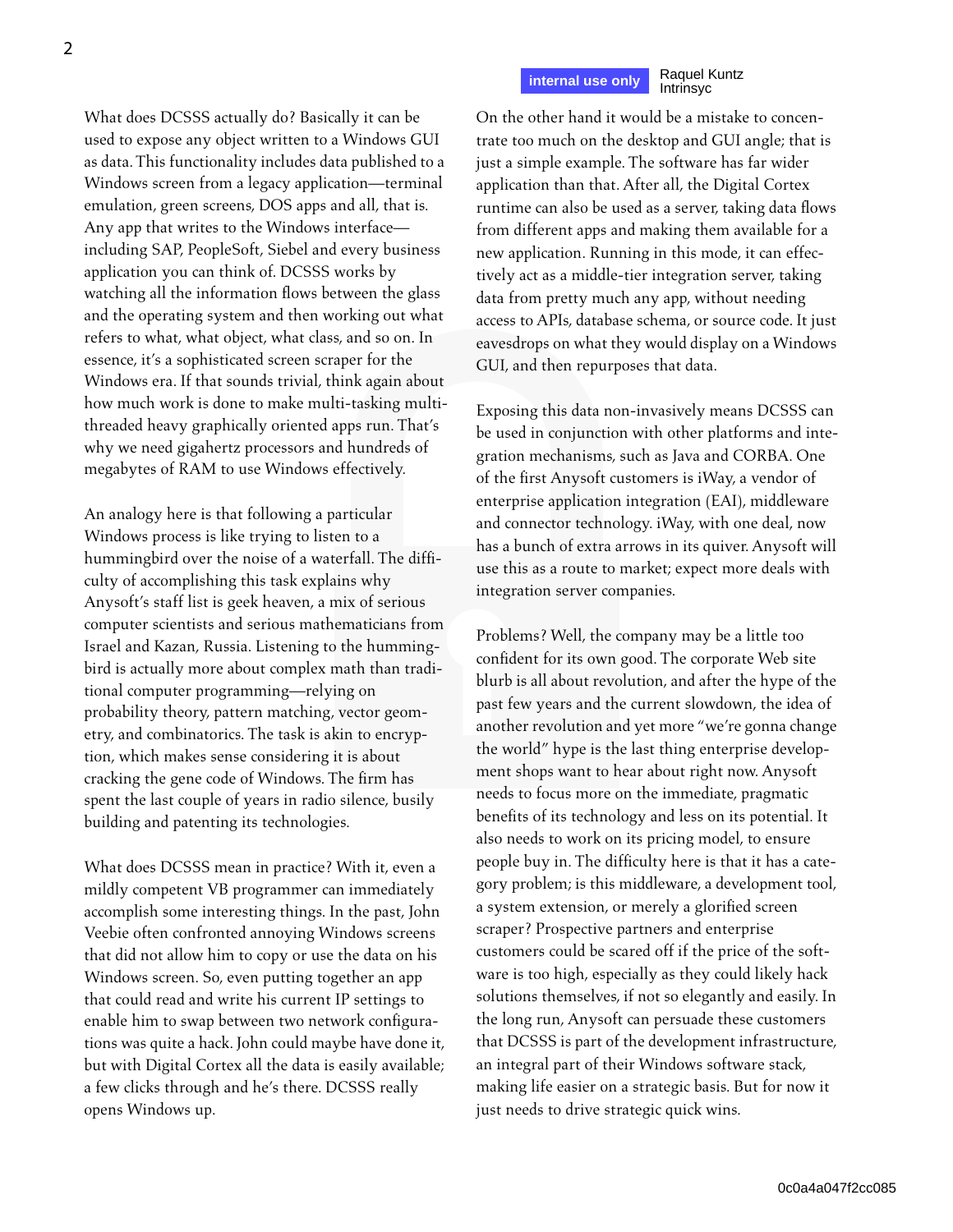**internal use only** Raquel Kuntz Intrinsyc

new bridge was required. The name of the product is somewhat eponymous, Java to .NET—thus JaNET. It offers bi-directional links between EJBs and .NET components through Microsoft's Common Language Runtime (CLR).

For those that follow webServices technology, mental alarms might be ringing. Surely Simple Object Access Protocol (SOAP) is the preferred interoperability mechanism for connecting Microsoft and non-Microsoft environments. Why is Intrinsyc reinventing the wheel?

It isn't. Let's get some perspective on SOAP. It makes sense when building loosely coupled component-based applications, and is therefore ideal for webServices connections, particularly over the Internet. SOAP's XML foundations means it offers Big Wins from an interoperability point of view, particularly when multiple applications, heterogeneous systems, and organizational boundaries are involved. These same XML foundations, however, make SOAP significantly less performant than traditional connector techniques. When it comes to systems level integration for tying granular .NET and J2EE components together, there is still no obvious solution. Yet there is still very much a place in the world for direct component integration.

Besides, .NET and the CLR are not only targeted at loosely coupled component-based development. For many apps, the logical separation and performance overheads that development model requires are just not appropriate. Instead, something more akin to remote procedure calls (RPC) or Java's Remote Method Invocation (RMI) is called for. That is where .NET Remoting comes in. Although the technology is not getting all the media glory and attention, .NET enterprises will be using it on a daily basis.

So step forward old-fashioned middleware into the new world. Intrinsyc's JaNET works by mimicking Windows functions in order to make a Java component act like a Microsoft one. Thus a Windows .NET client can talk to an Enterprise Java Bean, but think it's talking to another .NET component. $^1$  In order to build products such as J-Integra and JaNET, Intrinsyc uses a

It will be interesting to see how Microsoft reacts when it comes across the firm. Any company that does anything to open Windows up tends to be seen as an "Enemy of the State". Allowing programmers to grab and change information on arbitrary Windows screens—well, that could be seen as subverting control of the Windows real estate. While Anysoft's approach doesn't necessarily tarnish Microsoft's prime directive ("Whatever stuff people are doing out there, make sure they need our software"), it could still be seen as a serious and potentially scary loss of control for Redmond. On the other hand, Digital Cortex could also be the foundation for some powerful Windows scripting for power-users and developers, which aligns it nicely with Microsoft's Digital Nervous System grand vision (which is now increasingly making its way in the world under the .NET moniker). So there are rapids ahead Anysoft will need to ride through. But if it can scale down the hype, sell the benefits, find a way to work with Microsoft (or at least not raise too much of its ire), then we just might have another Citrix on our hands.

#### **The Intrinsyc Benefits of Janet**

What is a company that builds appliances, embedded Linux reference architectures and management software for industrial automation doing in the Java to .NET integration space? The answer, as so often in IT, is that the company's customers had a pain point and Intrinsyc wanted to alleviate it.

A little history: OLE for Process Control (OPC) is a standard based on Microsoft's Component Object Model (COM). It has been widely adopted in the industrial automation sector. Intrinsyc, while working with companies deploying networks of embedded devices, found that these customers often wanted to integrate OPC with Java, but had no way of doing so. The result? It built a bridging platform, J-Integra, that links Java clients with Microsoft COM-based components. Although originally built to fix that particular problem, it has far wider applications. J-Integra is now used, for example, by financial services organizations, pharmaceutical companies and telecoms operators.

With the arrival of Microsoft .NET and the maturation of server side Java, in the forms of Java 2 Enterprise Edition (J2EE), it became clear to Intrinsyc that a

<sup>1.</sup> In other words, a .NET analog of the automated CICSto-EJB wrappers IBM and others have developed for application server-based integration.